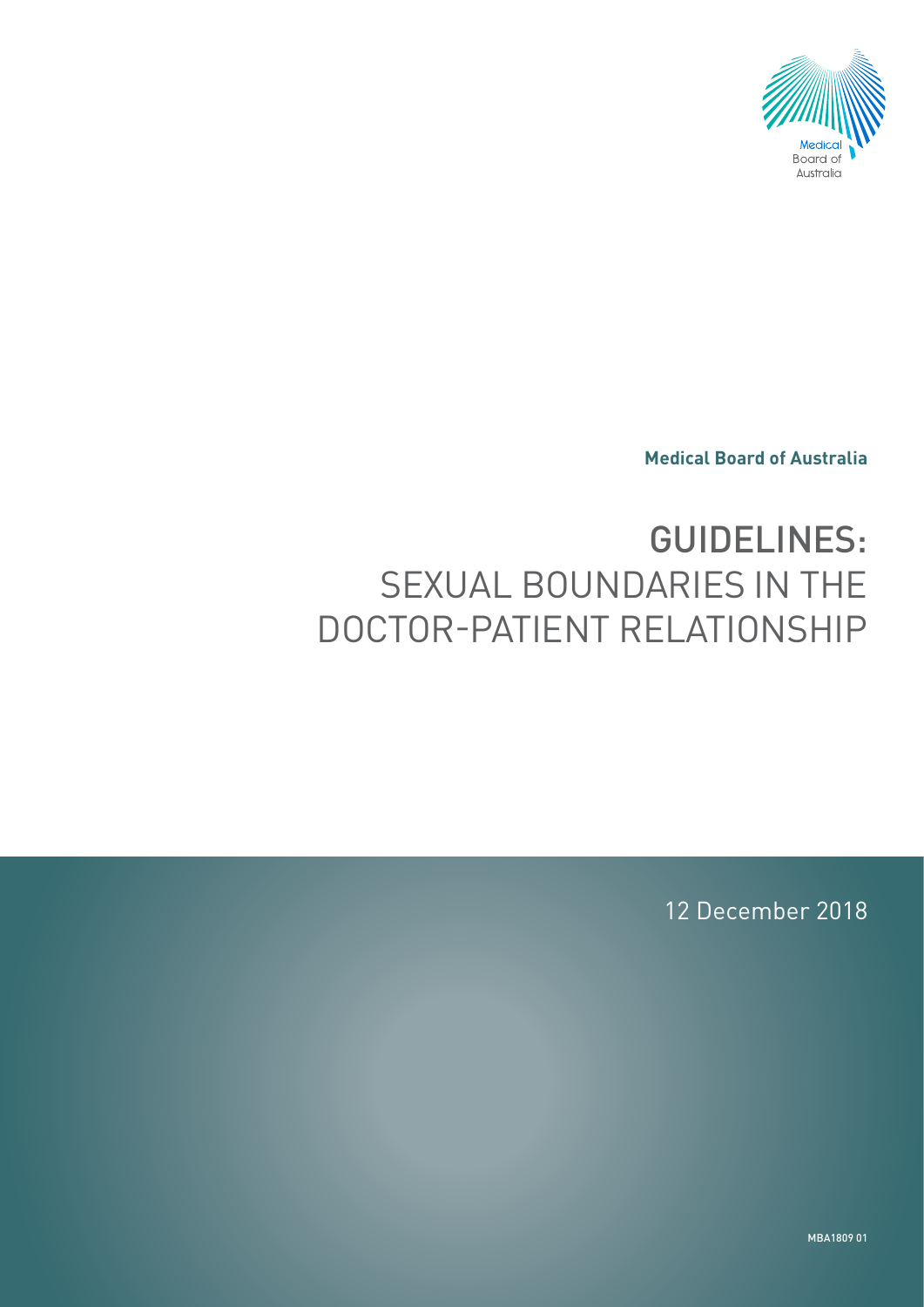# **Summary**

Good medical practice involves '*never using your professional relationship to establish or pursue a sexual, exploitative or other inappropriate relationship with anybody under your care. This includes those close to the patient such as their carer, guardian or spouse or the parent of a child patient*'.1

Sexual misconduct is an abuse of the doctor-patient relationship. It undermines the trust and confidence of patients in their doctors and of the community in the medical profession. It can cause significant and lasting harm to patients.

These guidelines aim to provide guidance to doctors about establishing and maintaining sexual boundaries in the doctor-patient relationship. These guidelines complement '*Good medical practice: a code of conduct for doctors in Australia*' (*Good medical practice*). *Good medical practice* describes what the Medical Board of Australia (the Board) expects of all doctors who are registered to practise medicine in Australia.

Doctors who breach these guidelines are placing their registration at risk and in some cases could be committing a criminal offence.

- Sexual misconduct is an abuse of the doctor-patient relationship and can cause significant and lasting harm to patients.
- It is never appropriate for a doctor to engage in a sexual relationship with a current patient.
- A doctor must only conduct a physical examination of a patient when it is clinically indicated and with the patient's informed consent.
- Good, clear communication is the most effective way to avoid misunderstandings in the doctor-patient relationship.
- Doctors are responsible for maintaining professional boundaries in the doctorpatient relationship.

# **Sexual boundaries in the doctor-patient relationship**

#### **1. The foundation of the doctor-patient relationship**

#### 1.1 Trust

Trust in the relationship between doctors and patients is a cornerstone of good medical practice. Sexual misconduct is a serious abuse of that trust. Patients have a right to feel safe when they are consulting a doctor.

Patients need to trust that their doctor will act in their best interests, treat them professionally not breach their privacy and never take advantage of them. Exploitation of the doctor-patient relationship undermines the trust that patients have in their doctors and the community has in the profession. It can cause profound psychological harm to patients and compromise their medical care.

#### 1.2 Good communication

Good, clear communication is the most effective way to avoid misunderstandings in the doctor-patient relationship. Good medical practice includes:

- listening to patients, asking for and respecting their views about their health, and responding to their concerns and preferences
- informing patients of the nature of, and need for, all aspects of their clinical management, including examination and investigations, and giving them adequate opportunity to question or refuse intervention and treatment
- trying to confirm that your patient understands what you have said
- responding to patients' questions and keeping them informed about their clinical progress.

<sup>1</sup> Medical Board of Australia, *Good medical practice: a code of conduct for doctors in Australia*, (as revised from time to time).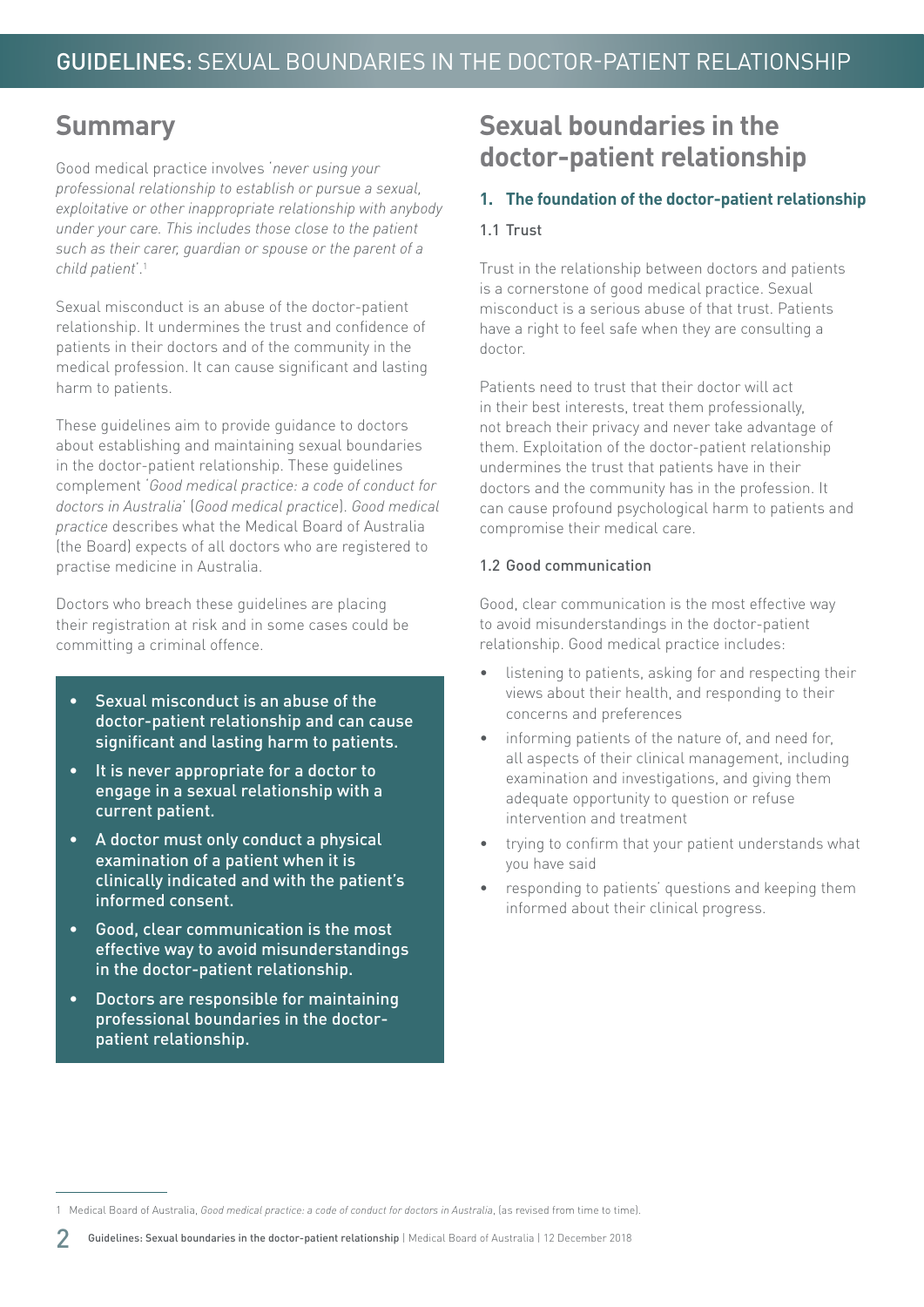#### **2. Why breaching sexual boundaries is unethical and harmful**

Doctors are expected to act in their patient's best interests and not use their position of power and trust to exploit patients physically, sexually, emotionally or psychologically. Breaching sexual boundaries is always unethical and usually harmful for many reasons including:

- Power imbalance: The doctor-patient relationship is inherently unequal. The patient is often vulnerable and in some clinical situations may depend emotionally on the doctor. To receive healthcare, patients are required to reveal information that they would not reveal to anyone else and may need to allow a doctor to conduct a physical examination. A breach of sexual boundaries in the doctor-patient relationship exploits this power imbalance.
- Trust: Patients place trust in their doctor. They have a right to expect that examinations and treatment will only be undertaken in their best interests and never for an ulterior, sexual motive.
- Safety: Patients subjected to sexual behaviour from their doctor may suffer emotional and physical harm.
- Quality: A doctor who sexualises patients is likely to lose the independence and objectivity needed to provide them with good quality healthcare.
- Public confidence: Members of the community should never be deterred from seeking medical care, permitting intimate examinations or sharing deeply personal information, because they fear potential abuse.

#### **3. Breaches of sexual boundaries (spectrum of behaviours)**

There is a wide range of behaviours that breach sexual boundaries, from making unnecessary comments about a patient's body or clothing, to criminal behaviour such as sexual assault. Unwarranted physical examinations or inappropriate touching during a consultation and examination may constitute sexual assault. AHPRA will advise and support notifiers<sup>2</sup> to report criminal behaviour to the police.

#### 3.1 Spectrum of behaviours

Breaches of sexual boundaries include:

- engaging or seeking to engage in a sexual relationship with a patient regardless of whether the doctor believes the patient consented to the sexual relationship
- conducting a physical examination which is not clinically indicated or when the patient has not consented to it. An unwarranted physical examination may constitute sexual assault or abuse
- behaviours of a sexual nature including:
	- − making sexual remarks including sexual humour or innuendo
	- − flirtatious behaviour
	- touching patients in a sexual way
	- engaging in sexual behaviour in front of a patient
	- using words or acting in a way that might reasonably be interpreted as being designed or intended to arouse or gratify sexual desire
- asking a patient about their sexual history or preferences, when these are not relevant to their healthcare and without explaining why it is necessary to discuss these matters
- sexual exploitation or abuse<sup>3</sup>
- sexual harassment<sup>4</sup>
- sexual assault.

#### 3.2 Other behaviours that may breach sexual boundaries

Other behaviours that may breach sexual boundaries include:

- asking a patient to undress more than is necessary or providing inadequate privacy screening or cover for a physical examination
- engaging in a sexual relationship with an individual who is close to a patient under the doctor's care, such as a patient's carer, guardian, spouse, family member or the parent of a child patient
- engaging in a sexual relationship with a former patient.

<sup>2</sup> Notifier/s means a person who has made a notification (complaint) to AHPRA about the alleged conduct of a health practitioner.

<sup>3</sup> See 'Definitions' in these guidelines.

<sup>4</sup> See 'Definitions' in these guidelines.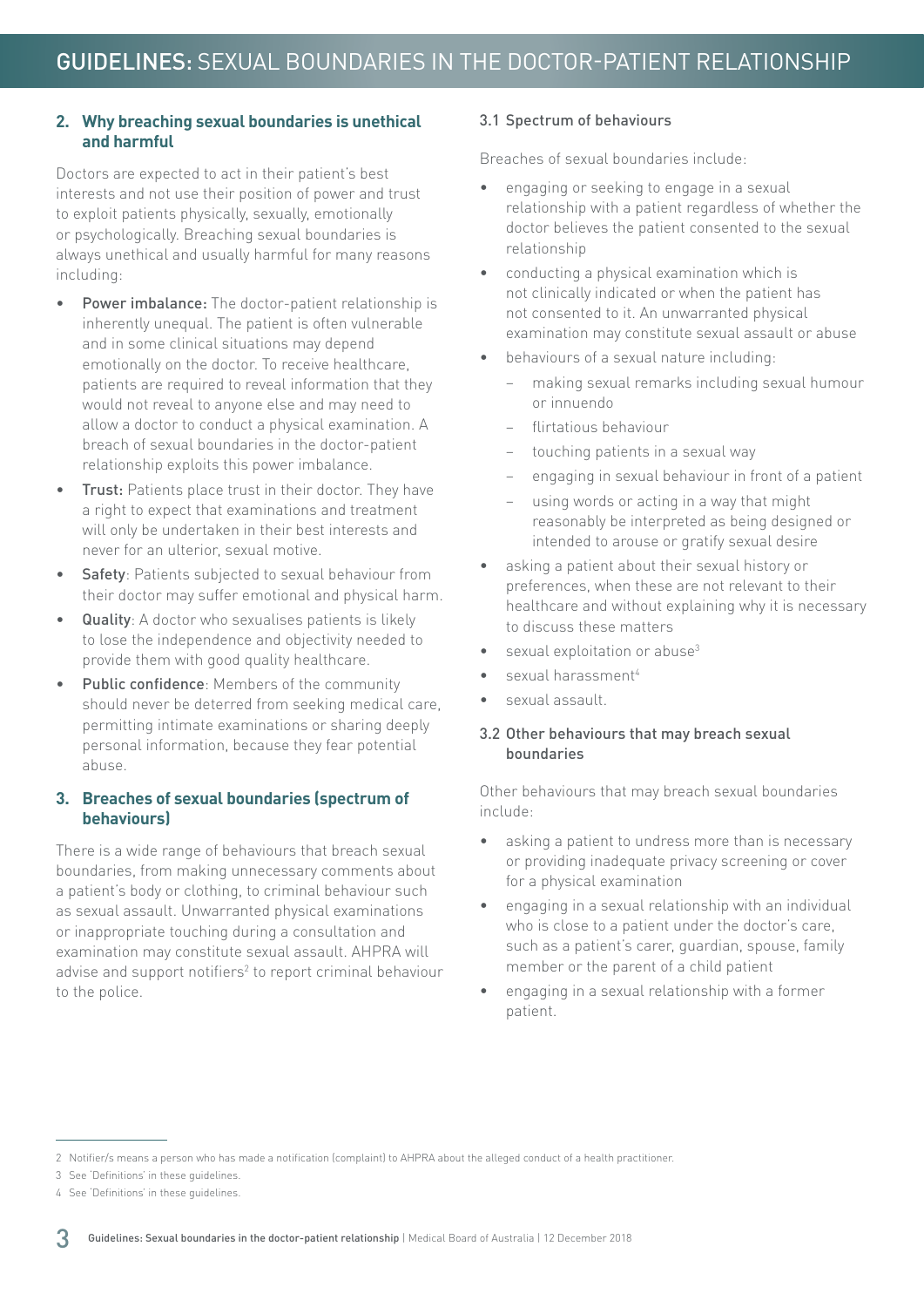#### **4. Guidance on maintaining sexual boundaries with current patients**

Doctors are responsible for establishing and maintaining sexual boundaries with their patients.

There is no place for sex in the doctor-patient relationship, either in the guise of a 'consensual' sexual relationship, or in the form of sexualised comments or behaviour, or indecent or sexual assault.

The start of a sexual relationship between a doctor and a patient may not always be immediately obvious to either the doctor or patient. Doctors need to be alert to warning signs that could indicate that boundaries are being, or are about to be crossed.

Warning signs include but are not limited to:

- a doctor revealing to a patient intimate details of their life, especially personal crises or sexual desires or practices
- a doctor who finds themselves daydreaming or fantasising about a patient
- doctors and patients inviting each other out socially
- patients requesting or receiving non-urgent appointments at unusual hours or locations, especially when other staff are not present
- patients asking personal questions, using sexually explicit language or being overly affectionate
- patients attempting to give gifts.

If a doctor senses any of these warning signs, or if a patient talks about or displays inappropriate feelings towards a doctor or exhibits sexual behaviour, the doctor should consider whether this is interfering with the patient's care and/or placing the doctor or the patient at risk. In these situations, the doctor should try to constructively re-establish professional boundaries and seek advice from an experienced and trusted colleague or their professional indemnity insurer about how to best manage the situation.

If there is a possibility that sexual boundaries could be breached, or that the doctor may not remain objective, the doctor should transfer the patient's care to another doctor. This should be done sensitively so that a potentially vulnerable patient is not further harmed.

#### **5. Guidance on maintaining sexual boundaries with former patients**

It may be unethical and unprofessional for a doctor to engage in a sexual relationship with a former patient, if this breaches the trust the patient placed in the doctor. Doctors should recognise the influence they have had on patients and that a power imbalance could continue long after the professional relationship has ended.

A doctor should consider carefully whether they could be exploiting the trust, knowledge and dependence that developed during the doctor-patient relationship before they decide whether to pursue or engage in a relationship with a former patient.

When deciding whether a doctor used the doctor-patient relationship to engage in a sexual relationship with a former patient, the Board will consider a range of factors including:

- the duration, frequency and type of care provided by the doctor; for example, if they had provided longterm emotional or psychological treatment
- the degree of vulnerability of the patient
- the extent of the patient's dependence in the doctorpatient relationship
- the time elapsed since the end of the professional relationship
- the manner in which, and reason why, the professional relationship ended or was terminated
- the context in which the sexual relationship started.

#### **6. Guidance on maintaining sexual boundaries with individuals close to the patient**

A patient usually has a personal or emotional relationship with the individual<sup>5</sup> involved or interested in their healthcare. This individual may provide them with support and advice. In some cases, such as when they are the parent of a child patient, they may make decisions on behalf of the patient about their health care. The individual close to the patient also relies on the doctor and trusts that the doctor is acting in the best interests of the patient.

A sexual relationship between a doctor and the individual close to a patient may affect the judgement of both the doctor and the individual and as a result, may undermine the patient's healthcare. Such a relationship may be unethical if the doctor has used any power imbalance, knowledge or influence obtained as the patient's doctor.

<sup>5</sup> An individual close to a patient includes a parent of a child patient, a spouse, carer, guardian or family member.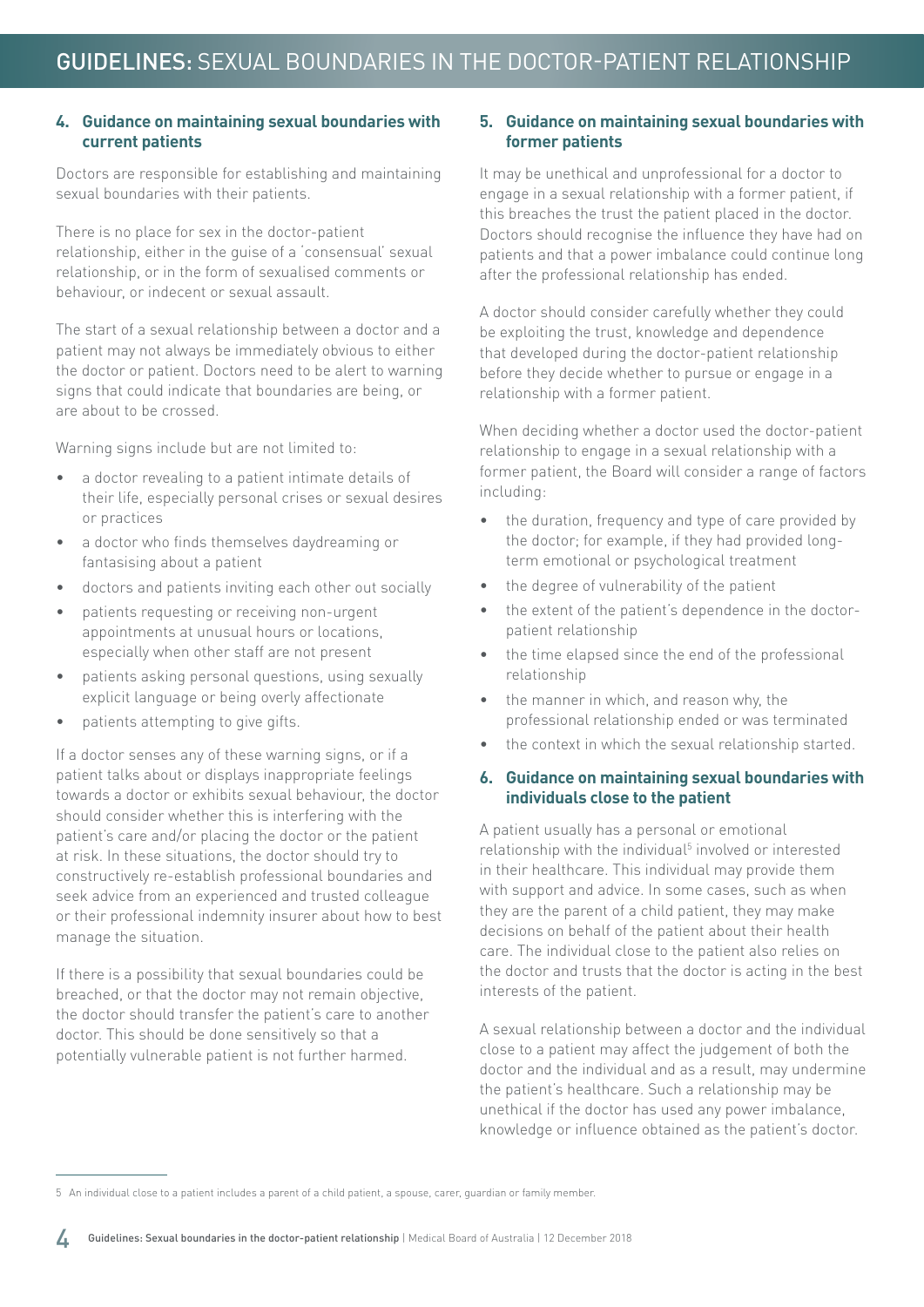When deciding whether a doctor used the doctor-patient relationship to engage in a sexual relationship with an individual close to the patient, the Board will consider a range of factors including:

- the duration, frequency and type of care provided by the doctor to the patient; for example, if they had provided long-term emotional or psychological treatment
- the degree of emotional dependence on the doctor by the individual close to the patient
- whether the doctor used any knowledge or influence obtained as the patient's doctor to engage in a sexual relationship with the individual close to the patient
- the importance of the patient's clinical treatment to the patient and to the individual close to them
- the extent to which the patient is reliant on the individual close to them.

#### **7. Physical examinations**

A physical examination is an important part of the medical consultation. It can provide valuable information to assist in the diagnosis of patients. However, physical examinations should be clinically warranted. An unwarranted physical examination may constitute sexual assault. This includes conducting or allowing others, such as students, to conduct examinations on anaesthetised patients, when the patient has not given explicit consent for the examination.

Before conducting a physical examination, good medical practice involves:

- explaining to the patient why the examination is necessary, what it involves and providing an opportunity for them to ask questions or to refuse the examination
- obtaining the patient's informed consent
- obtaining the patient's permission if medical students or anyone else is to be present during an examination or consultation
- assessing whether a patient who is a child or young person or who is impaired is capable of giving informed consent and if they are not capable, seeking consent from their substitute decision maker<sup>6</sup>
- allowing the patient to undress and dress in private. A doctor should not assist a patient to undress or dress unless the patient is having difficulty and asks for assistance

• allowing a patient to bring a support person who may be a parent, carer, guardian, spouse, family member or friend.

When conducting a physical examination, good medical practice involves:

- being aware of any verbal or non-verbal sign the patient has withdrawn consent
- not continuing with an examination when consent is uncertain, has been refused or has been withdrawn
- providing suitable covering during an examination so that the patient is covered as much as possible, to maintain their dignity
- using gloves when examining genitals or conducting internal examinations

Note: Gloves may not be necessary when conducting external examinations of neonates, infants and young children. When conducting external examinations of these patients, doctors are expected to follow the accepted standards of practice described by accredited specialist medical colleges and expected by their peers. They must also follow accepted standards of hygiene and infection control.

• not allowing the patient to remain undressed for any longer than is needed for the examination.

#### 7.1 Use of observers

Patients may find intimate examinations stressful and embarrassing. The definition of an intimate examination<sup>7</sup> depends on the patient's perspective, which may be affected by cultural values and beliefs. An intimate examination usually means examination of the breasts, genitalia or an internal examination (vaginal or rectal). Doctors should be sensitive and respectful of a patient's views when discussing the reasons for an intimate examination and should ensure the patient's comfort, dignity and privacy when conducting an intimate examination.

A doctor may choose to have an observer present during an intimate examination of a patient or in any consultation. The observer is essentially a witness to the consultation and may be a registered nurse employed in the practice. An observer can provide an account of the consultation if later there is an allegation of improper behaviour. Their presence may also provide a level of comfort to the patient.

<sup>6</sup> See 'Definitions' in these guidelines.

<sup>7</sup> See 'Definitions' in these guidelines.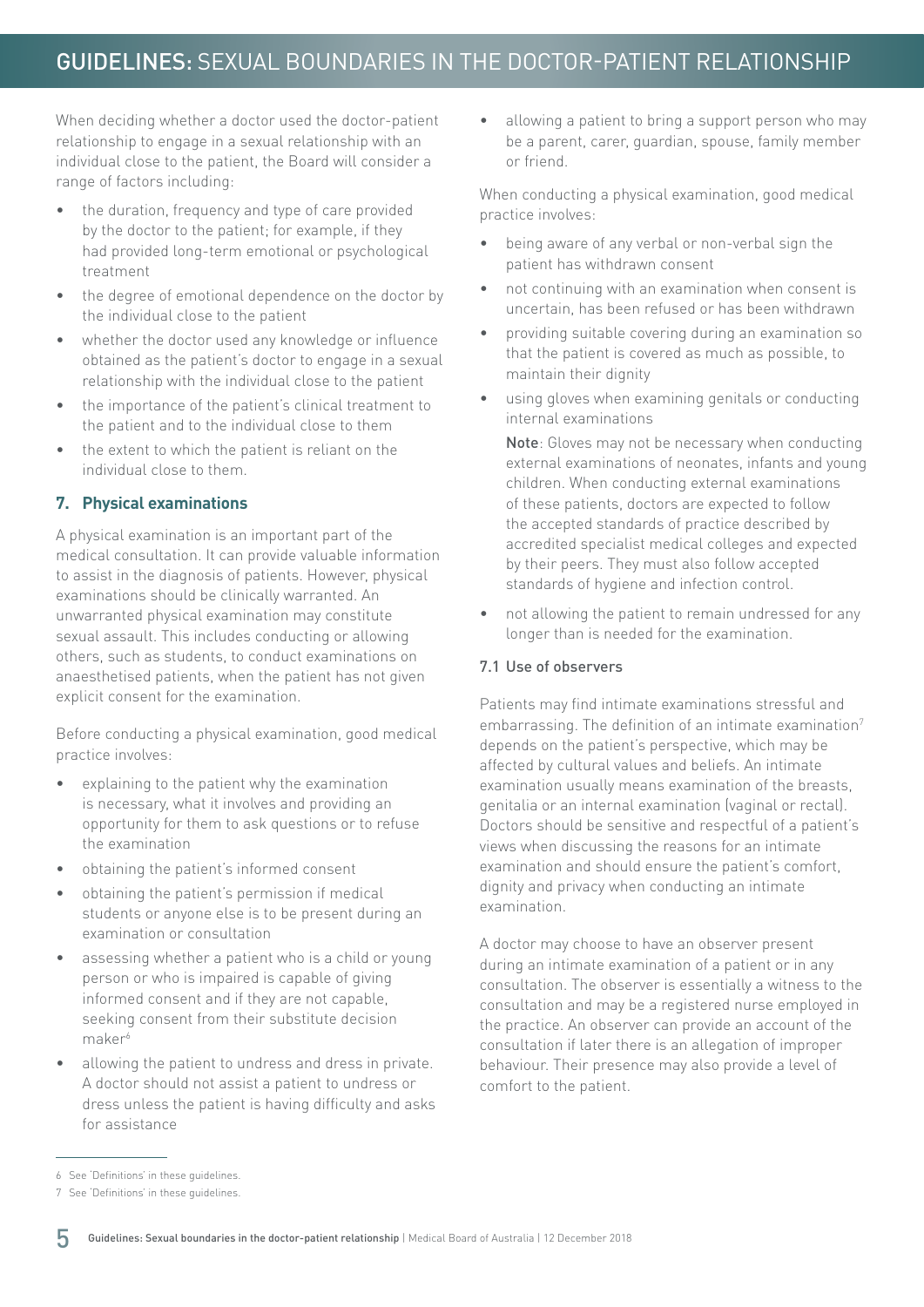The observer should:

- be qualified e.g. a registered or enrolled nurse, other registered health practitioner or appropriately trained, that is, they understand the support role they are performing on behalf of the patient
- be a person acceptable to the patient or the patient's support person
- respect the privacy, confidentiality and dignity of the patient.

A patient has the right to decline the presence of an observer. In that case, the doctor can proceed with the consultation without the observer, or choose not to proceed and instead help the patient to find another doctor. The patient also has the right to ask to be accompanied by a support person of their choice.

#### **8. Social media and other digital communication**

The principles in *Good medical practice* apply to the use of social media and other digital communication (e.g. email and text messages) as well as to face-to-face consultations with patients. The Board expects doctors to maintain professional boundaries when using social media and other digital communication to communicate with patients. Doctors must not use social media to pursue a sexual, exploitative or other inappropriate relationship with a patient.

Doctors should also be aware of the potential risks of engaging with patients through social media. Social media can blur professional and personal boundaries and may affect the nature of the doctor-patient relationship.

If a patient tries to engage with a doctor through social media or other digital communication about matters outside the professional relationship, the doctor should politely decline to interact with them and direct them instead to the doctor's usual professional healthcare communication channels.

For more information, the Board's *Social media policy* is accessible from [www.medicalboard.gov.au.](http://www.medicalboard.gov.au)

#### **9. Obligation to report allegations of sexual misconduct**

The National Law requires registered health practitioners, employers and education providers to report 'notifiable conduct' to AHPRA (or the relevant authority in a co-regulatory jurisdiction), to prevent the public being placed at risk of harm.<sup>8</sup>

'Notifiable conduct' includes engaging in sexual misconduct in connection with the practice of the profession. This means engaging in sexual misconduct with individuals under a doctor's care or linked to a doctor's practice of their profession.

Mandatory notification requirements aim to prevent the public being placed at risk of harm. The law requires health practitioners to notify AHPRA (or the relevant authority in a co-regulatory jurisdiction) if they believe that another health practitioner has behaved in a way which presents a serious risk to the public. Health practitioners also have a professional and ethical obligation to protect and promote public health and safety and may therefore make a voluntary notification.

For more information about the obligations of health practitioners, employers and education providers to report 'notifiable conduct', refer to the Board's *Guidelines for mandatory notifications* accessible from [www.medicalboard.gov.au.](http://www.medicalboard.gov.au)

# **Who do these guidelines apply to?**

These guidelines apply to medical practitioners registered under the National Law.

<sup>8</sup> There are some limited exceptions to the requirement of health practitioners to report 'notifiable conduct' in Western Australia and Queensland in certain circumstances. The requirement of education providers to make a mandatory notification relates to students and only applies where a student has an impairment that may place the public at substantial risk of harm.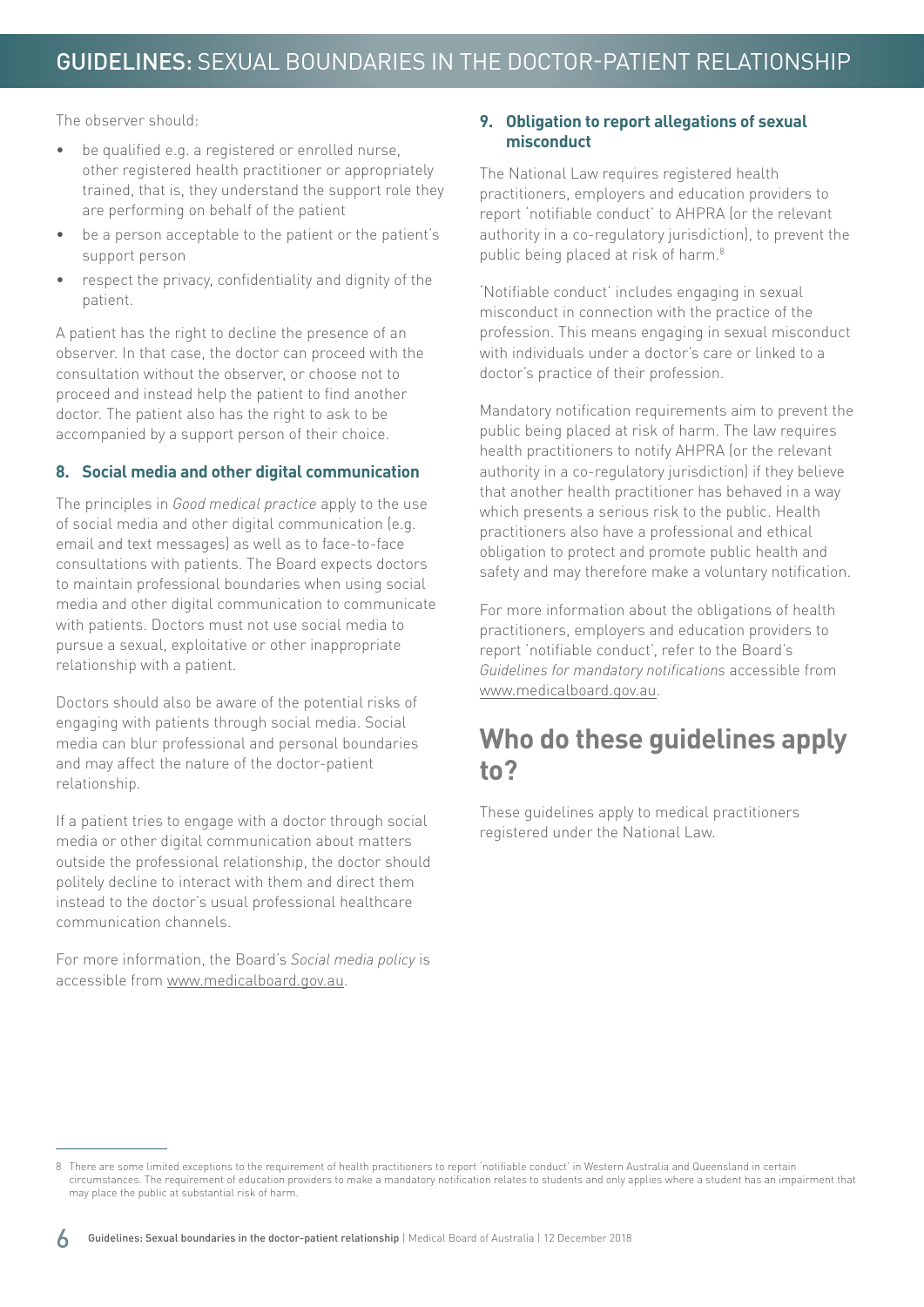### **How will the Board use these guidelines?**

Section 41 of the National Law states that an approved registration standard, or a code or guideline approved by the Board, is admissible as evidence of what constitutes appropriate professional conduct or practice of the profession, in proceedings against a registered health practitioner under this law or a law of a co-regulatory jurisdiction.

The Board or the relevant authority in a co-regulatory jurisdiction will investigate a doctor who is alleged to have breached these guidelines. If the allegations are substantiated, the Board or the relevant authority in a co-regulatory jurisdiction will take action to protect the public.

# **Definitions**

AHPRA means the Australian Health Practitioner Regulation Agency.

Doctor/s means a registered medical practitioner/s.

Informed consent means a person's voluntary decision about medical care that is made with knowledge and understanding of the benefits and risks involved. Good medical practice includes:

- providing information to patients in a way that they can understand before asking for their consent
- obtaining informed consent or other valid authority before you undertake any examination, investigation or provide treatment (except in an emergency), or before involving patients in teaching or research.

Intimate examination means an examination that a patient or a member of the public may reasonably regard as intimate, usually the breasts, genitalia or an internal examination (vaginal or rectal). The definition of an intimate examination may also be affected by a patient's cultural values and beliefs.

National Law means the Health Practitioner Regulation National Law, as in force in each state and territory.

Sexual exploitation or abuse in the doctor-patient relationship means a doctor using the power imbalance, knowledge or influence developed in the doctor-patient relationship to abuse or exploit the patient's trust or

vulnerability for sexual purposes or sexual gratification, including by conducting unwarranted physical examinations.

Sexual harassment means any unwelcome sexual behaviour which is likely to offend, humiliate or intimidate. Sexual harassment is a type of sex discrimination and the *Sex Discrimination Act 1984 (Cth)* makes sexual harassment unlawful in some circumstances.

Sexual harassment includes:

- making an unsolicited demand or request for sexual favours, either directly or by implication
- irrelevant mention of a patient's or doctor's sexual practices, problems or orientation
- ridicule of a patient's sexual preferences or orientation
- comments about sexual history that are not relevant to the patient's healthcare
- requesting details of sexual history or sexual preferences not relevant to the patient's healthcare
- conversations about the sexual problems or fantasies of the doctor
- making suggestive comments about a patient's appearance or body
- sending sexually explicit emails or text messages
- making inappropriate advances on social media
- requests for sex or repeated unwanted requests to go out on dates
- behaviour that may also be considered to be an offence under criminal law, such as physical assault, indecent exposure, stalking, obscene communications or sexual assault.9

Sexual relationship means the totality of the relationship between two people, when the relationship has some sexual element, including any sexual activity between a doctor and their patient.

Substitute decision-maker means a person who has the authority to make decisions on behalf of a patient who does not have the capacity to make their own decisions. A substitute decision-maker can be a parent or a legally appointed decision-maker. If in doubt, seek advice from the relevant guardianship authority.

<sup>9</sup> Definition adapted from the Australian Human Rights Commission definition of sexual harassment, https://www.humanrights.gov.au/our-work/sex-discrimination/ publications/know-your-rights-sex-discrimination-and-sexual-harassment, accessed 14 August 2018